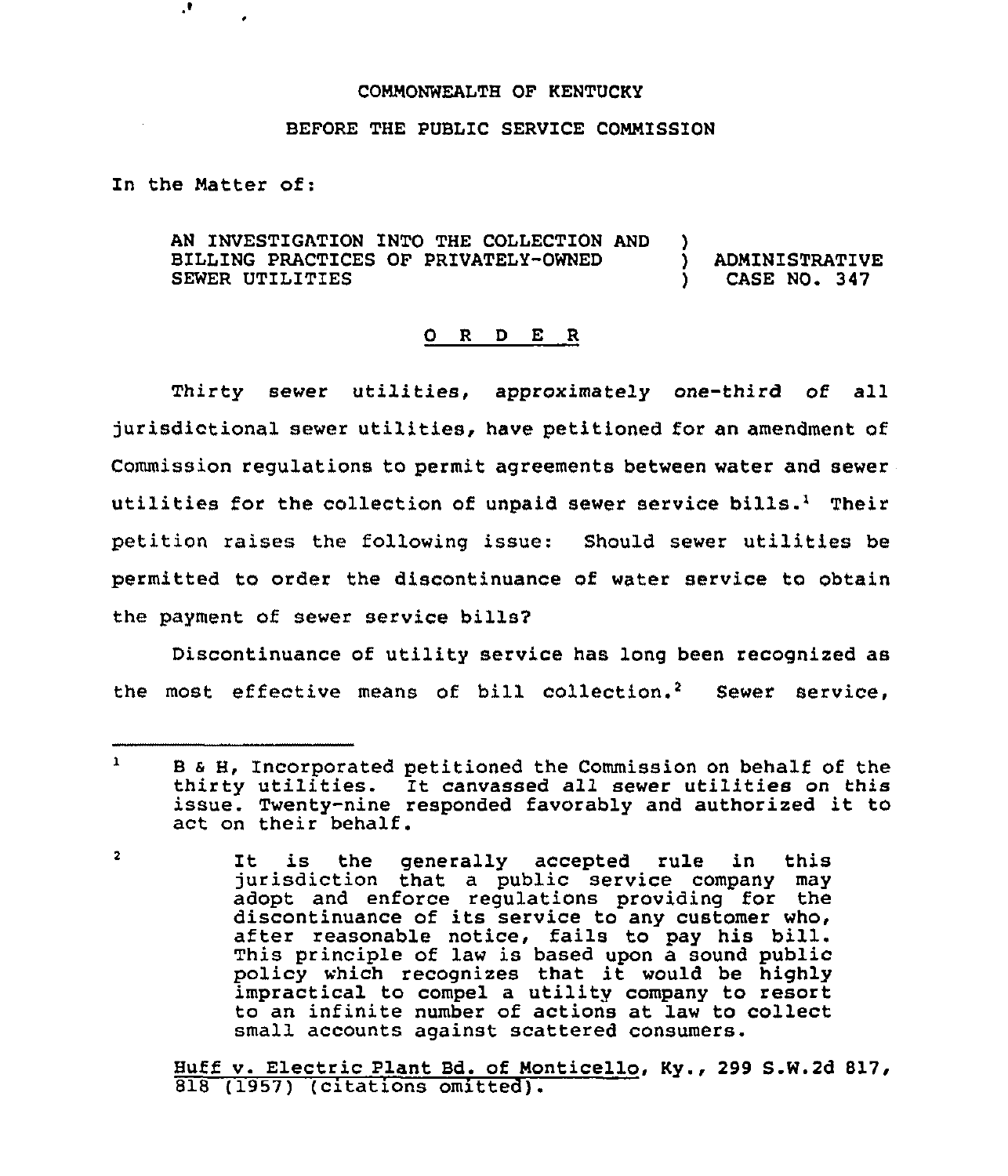however, cannot be easily disconnected. There is no switch to pull or valve to turn to discontinue service. The delinquent customer' sewer line must be plugged or his water service must be discontinued. Plugging a sewer line is costly and not usually environmentally sound. It imposes a disproportionate hardship on the customer. Once the sewer line is dug up and plugged, his residence is rendered unfit for habitation.

Discontinuing water service is viewed as an alternative collection mechanism for sewer utilities. KRS 96.934(2) requires water utilities to discontinue water service where customers have failed to pay sewer service charges owed to a municipality. KRS 220.510(1) imposes a similar requirement when charges are owed to a sanitation district.

Kentucky courts have generally been supportive of the concept. In Rash v. Louisville and Jefferson County Metropolitan Sewer Dist., Ky., 217 S.W.2d <sup>232</sup> (1949), the Court of Appeals of Kentucky upheld a contract requiring the Louisville Water Company to terminate water service to customers failing to pay for sewer service charges owed to the Louisville-Jefferson County Metropolitan Sewer District. The court found "no reason why the Water Company under a contract with the Sewer board may not discontinue its service to delinquent sewer users. The use of both services is interdependent." Id. at 239. See also City of Covington v. Sanitation District No. 1 of Campbell and Kenton Counties, Ky., 301 S.W.2d 885 (1957) (citing Rash with approval).

 $-2-$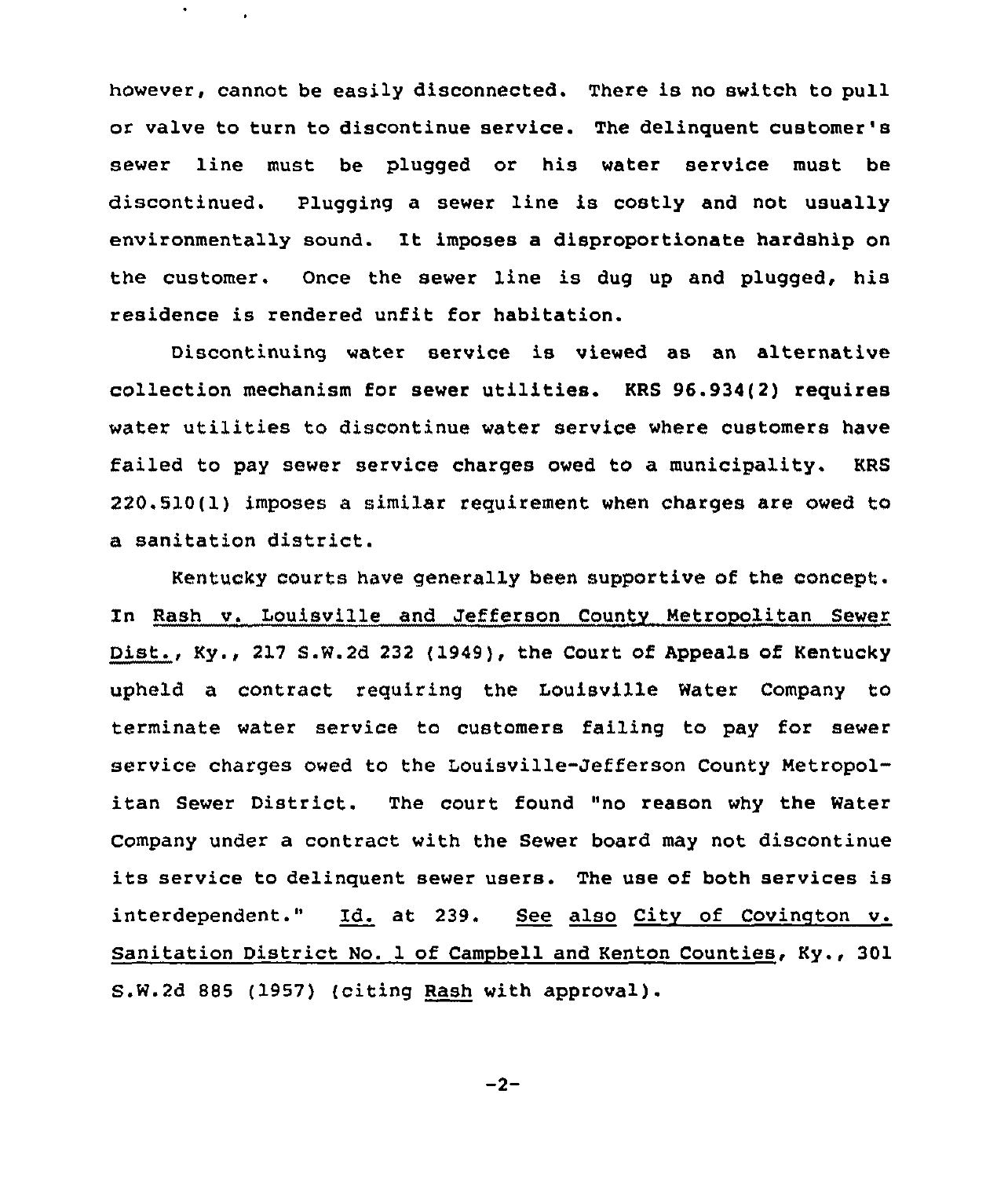In Cassidy v. City of Bowling Green, Ky., 368 S.W.2d 318 (1963), the City of Bowling Green enacted an ordinance requiring the termination of water service for any person failing to pay garbage and sewer disposal service charges. Several city residents challenged the ordinance. Reviewing the reasonableness of the ordinance, the Court of Appeals of Kentucky declared:

The reasonableness of discontinuing one public service for failure to pay for a related public service was recognized in Rash v. Louisville & Jefferson County Met. Sewer Dist., 309 Ky. 442, 217 S.W.2d 232, and City of Covington v. Sanitation District No. 1, Ky., 301 S.W.2d 885. We are not inclined to say that interdependence is necessarily a controlling factor. However, the record shows that garbage disposal and water supply are closely related from a sanitation standpoint and we can find nothing arbitrary or unreasonable about this method of collecting service charges.

Id. at 320. The Court allowed the ordinance to stand.

Commission regulations, however, currently prohibit jurisdictional water utilities from discontinuing a customer's water service for delinguent sewer service bills. Commission Regulation 807 KAR 5:006, Section 14(1), states:

<sup>A</sup> utility may refuse or terminate sezvice to a customer only under the following conditions  $\ldots$ 

(f) For nonpayment of bills. <sup>A</sup> utility may terminate service at <sup>a</sup> point of delivery for nonpayment of charges incurred for utility service at that point of delivery; however, no utility shall terminate service to any customer for nonpayment of bills for any tariffed charge without first having mailed or otherwise delivered an advance termination notice which complies with the reguirements of Section 13(5) of this regulation.

(emphasis added). It permits a utility to discontinue service only for nonpayment of charges for services which it provides. As they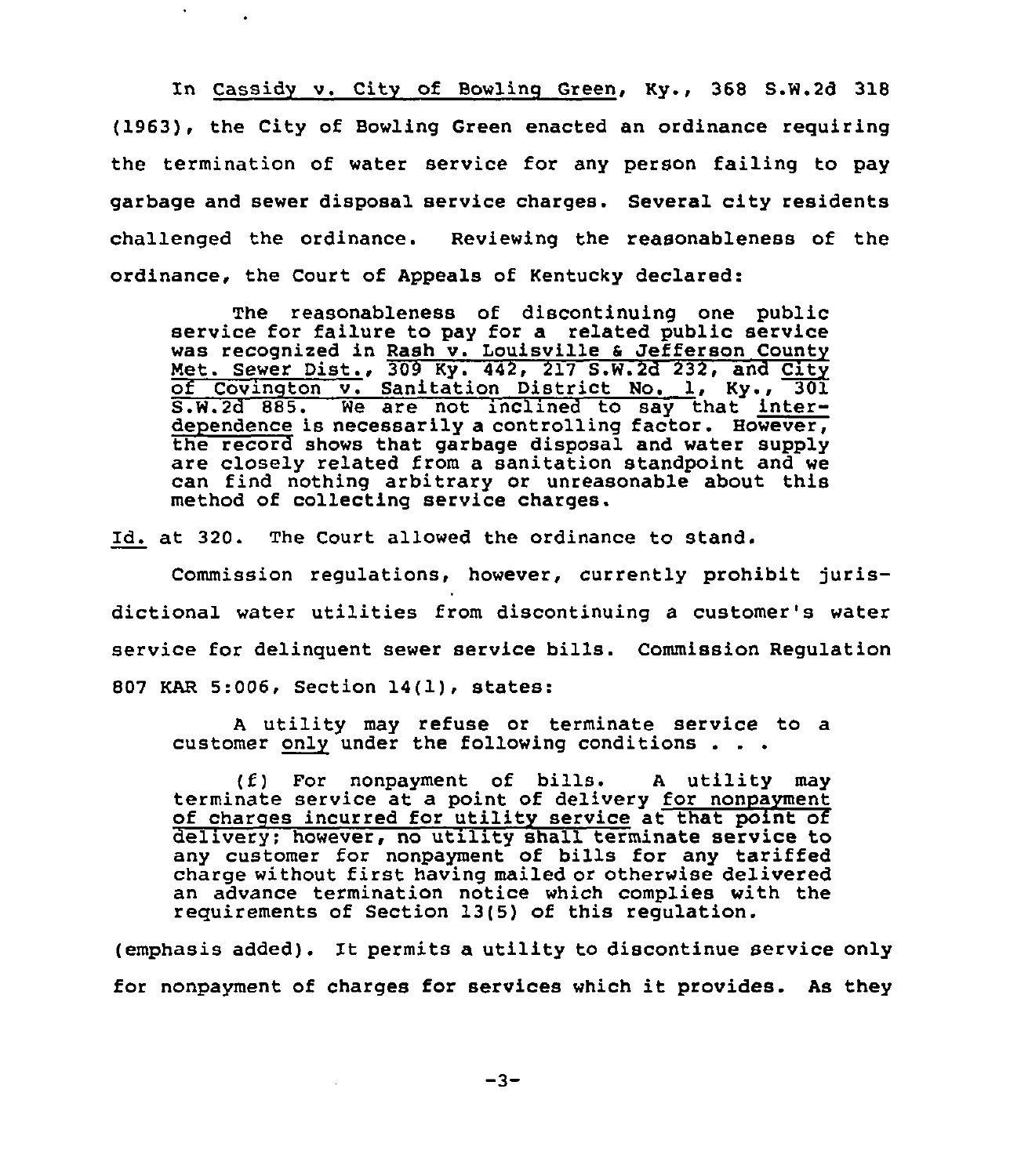do not provide sewer service, water utilities may not discontinue service for nonpayment of sewer service charges.<sup>3</sup>

Many sewer utilities claim that the lack of effective collection mechanisms undermines the financial viability of their operations. As they operate on small profit margins. any loss of revenue has a significant impact. While these utilities can employ other means to collect unpaid charges, they contend that these methods are expensive and time consuming.

To remedy this problem, petitioners propose to amend existing Commission Regulation 807 KAR 5:006, Section 14, to permit sewer utilities and water utilities to enter collection agreements which require the termination of water service for unpaid sewer service charges.

Except for anecdotal information, however, the Commission has no data on the magnitude of this problem. The Commission, therefore, finds that an administrative proceeding should be established to collect and analyze information on sewer utilities' billing and collection practices. This information will allow the Commission to determine if a problem presently exists and to explore possible solutions.

Because the issues raised concern all jurisdictional sewer and water utilities, the Commission further finds that all such utilities should be made parties to this case. For the Commission

 $\overline{\mathbf{3}}$ Water and sewer districts are an exception to this rule. Since they provide both services, the Commission has permitted<br>such districts to discontinue a customer's water service for failure to pay sewer service charges. See, e.g., Boone County Water and Sewer District, Case No.  $91-\overline{428}$  (April 6, 1992).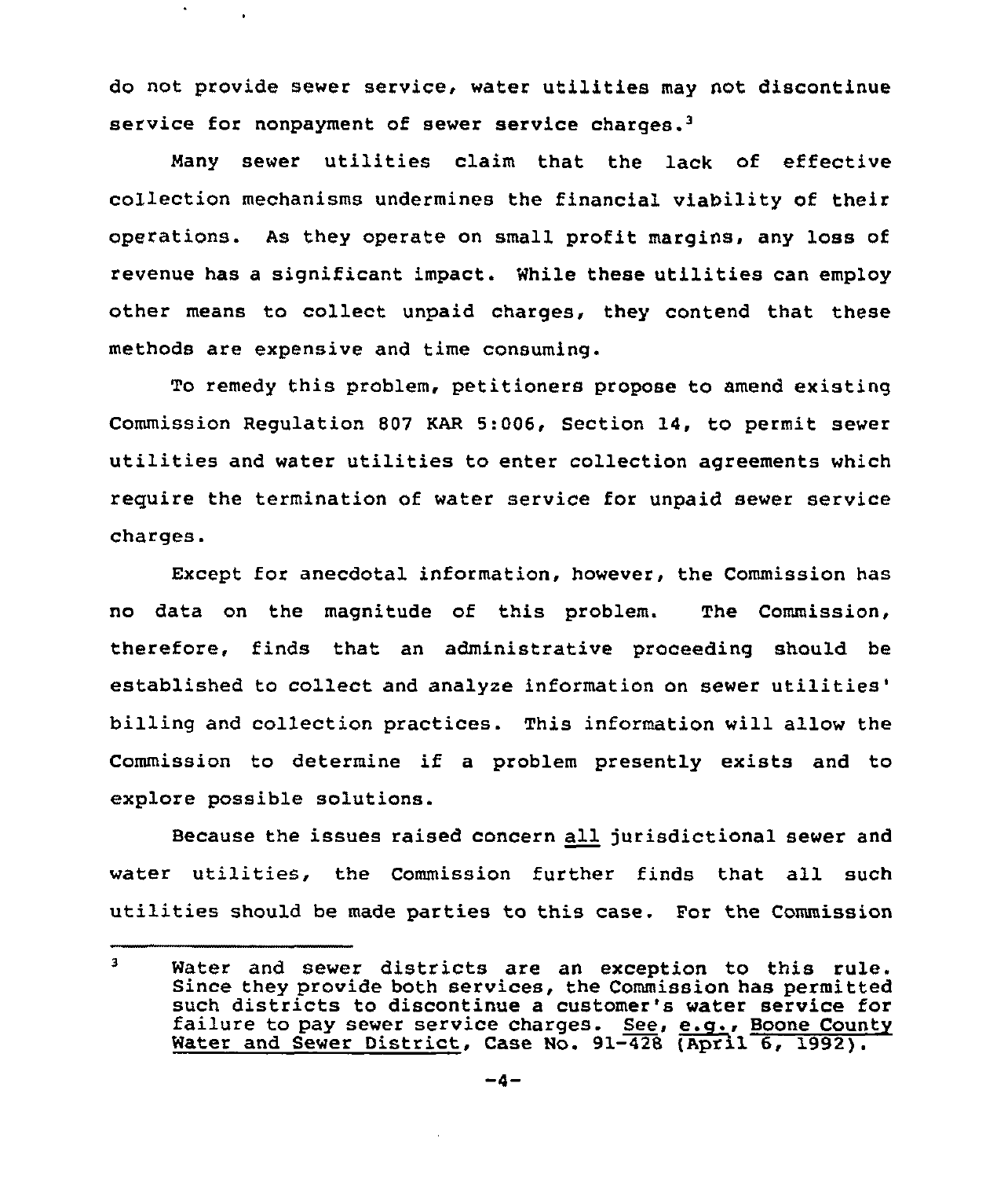to draw from the widest range of viewpoints, the Commission also strongly encourages the participation of municipal water utilities, city and county governments, consumer interest groups, and other interested parties.

IT IS THEREFORE ORDERED that:

1. An investigation into the billing and collection practices of sewer utilities is initiated.

2. All jurisdictional sewer and water utilities are made parties to this proceedings.

3. All jurisdictional sewer utilities shall file with the Commission, within 30 days of the date of this Order, an original and <sup>8</sup> copies of the information requested in Appendix <sup>A</sup> of this Order.

4. All jurisdictional water utilities shall file with the Commission, within 30 days of the date of this Order, an original and <sup>8</sup> copies of the information requested in Appendix B of this Order.

Done at Frankfort, Kentucky, this 5th day of March, 1993.

PUBLIC SERVICE COMMISSION

hairman Chairman<br>Chairman<br>Vice Chairman<br>Commission

<u>Comme</u><br>Dawy

Cbmmission

ATTEST:<br>Do Mules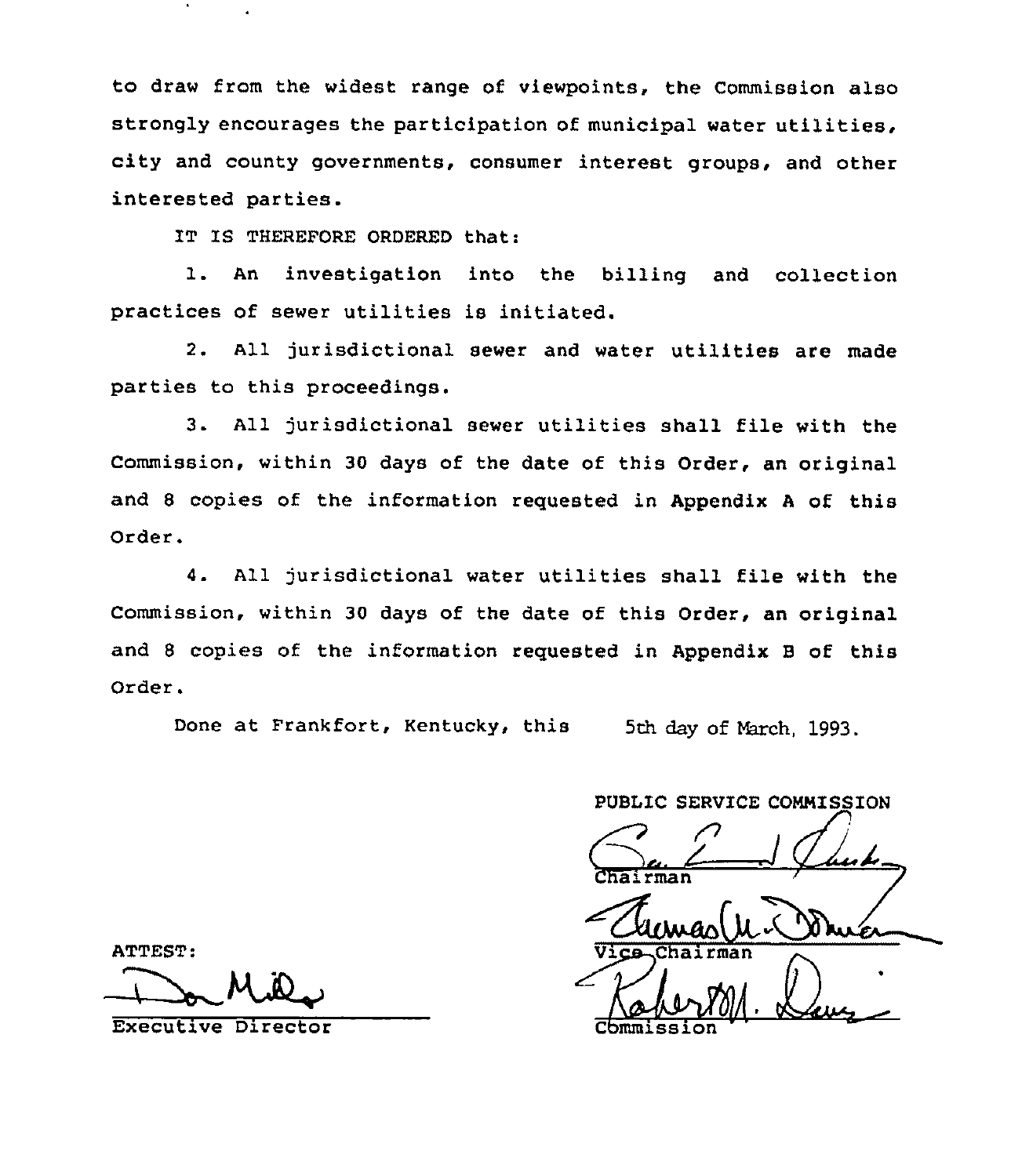## APPENDIX A

APPENDIX TO AN ORDER OF THE KENTUCKY PUBLIC SERVICE COMMISSION IN ADMINISTRATIVE CASE NO. 347 DATED 3/5/93

1. State the sewer utility's name.

 $\bullet$ 

2. Describe how the sewer utility is organized (for example, corporation, partnership, sole proprietorship)

3. Identify the sewer utility's geographical service territory.

4. For each of the 1990, 1991, 1992 calendar years, state the sewer utility's:

a. total number of customers.

b. total revenues collected.

c. total revenue billed.

5. State when the sewer utility began providing sewer service.

6. List all water suppliers serving the sewer utility's service area.

7. a. State how frequently the sewer utility bills for service.

b. (1) State whether the sewer utility performs its own billing.

(2) If no, identify its billing agent.

8. Describe how the sewer utility performs billing and collections.

9. Describe how the sewer utility deals with delinquentbills.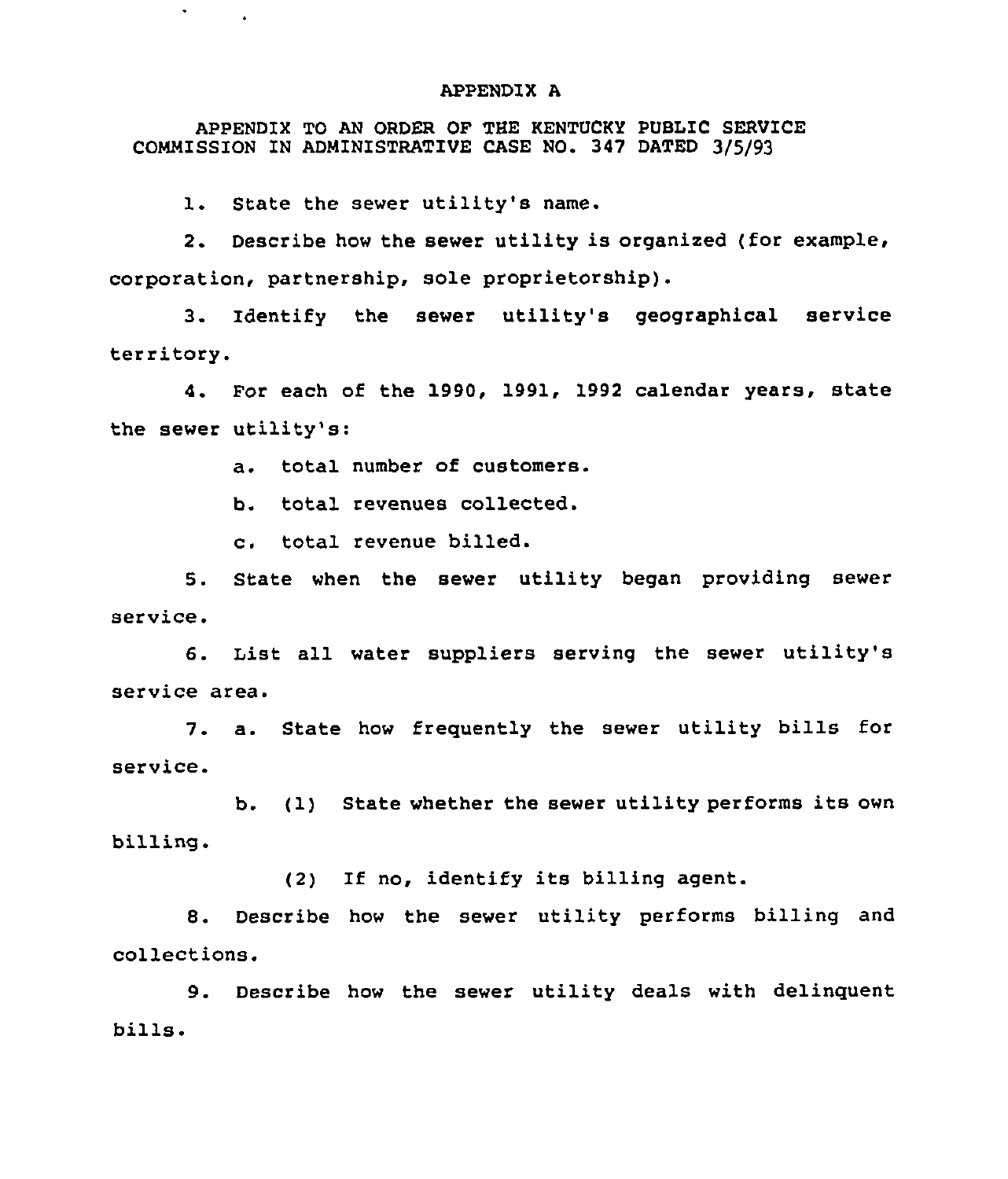10. a. State whether the sewer utility has brought legal action to collect unpaid sewer service bills.

b. If yes, state:

 $\mathcal{F}^{\text{max}}_{\text{max}}$  and  $\mathcal{F}^{\text{max}}_{\text{max}}$ 

(1) where action was brought (small claims court or district court).

(2) the number of actions brought.

(3) whether these actions were successful.

(4) whether the sewer utility was successful in collecting any favorable judgments.

(5) whether the use of legal action is an effective means of collecting unpaid bills. Explain.

11. State whether the sewer utility has discontinued a customer's sewer service for unpaid bills.

12. a. State whether the sewer utility has attempted to enter a contract with a water supplier for termination of a customer's water service because of unpaid sewer bills.

b. If yes,

(1) describe the results of this attempt.

(2) identify the water supplier.

13. Describe how the sewer utility's inability to terminate sewer service has affected its operations and financial condition.

14. State the impact on the sewer utility's operations if the Commission permits the termination of water service for delinquent sewer service bills.

 $-2-$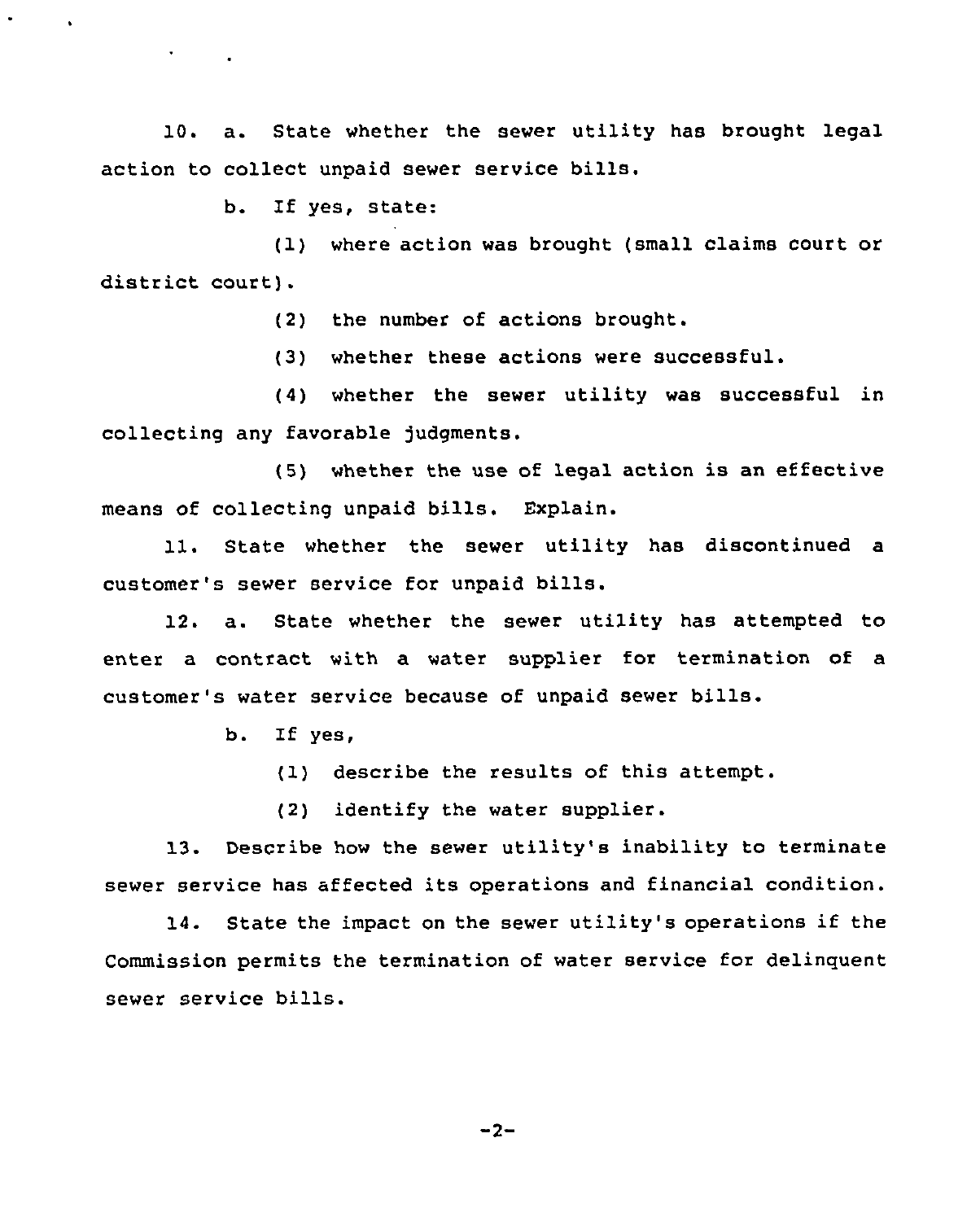15. List any conditions which should be a prerequisite for termination of water service for failure to pay sewer service bills.

 $\mathcal{L}^{\pm}$ 

 $\mathcal{O}(\mathcal{O}(\log n))$  .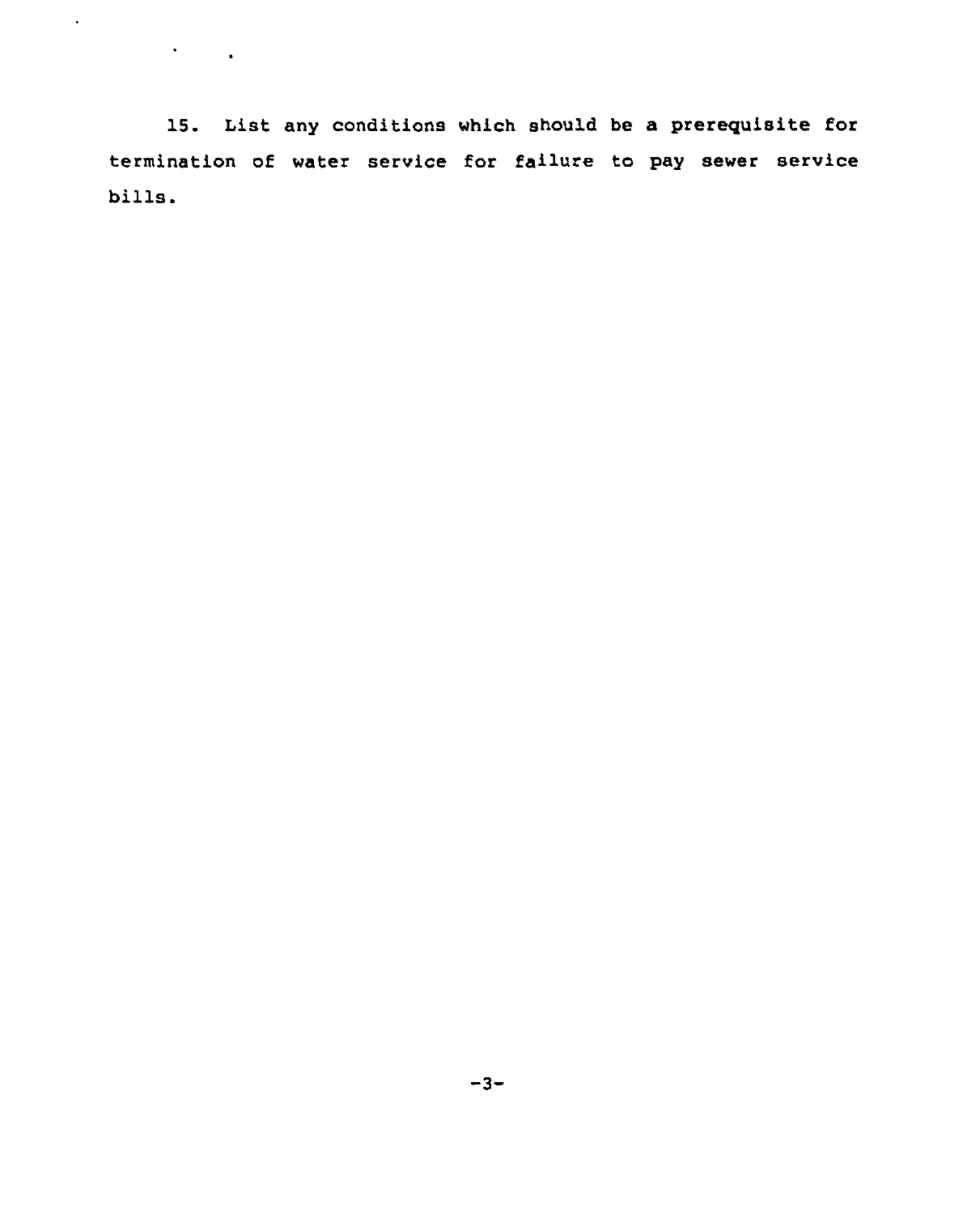# APPENDIX B

APPENDIX TO AN ORDER OF THE KENTUCKY PUBLIC SERVICE COMMISSION IN ADMINISTRATIVE CASE NO. 347 DATED 3/5/9

1. State the water utility's name.

2. Describe how the water utility is organized (for example, corporation, partnership, sole pzoprietorship, water district).

3. State the water utility's geographical service territory.

4. State the number of customers currently served.

5. List all privately-owned sewer utilities operating within the water utility's service territory.

6. List all municipally-owned sewer utilities operating within the water utility's service territory.

7. List all sanitation districts operating within the water utility's service territory.

8. a. State whether the water utility provides billing and collection services for privately-owned sewer utilities.

b. If yes,

(1) list each utility for which this service is provided.

(2) state the amount charged for this service.

(3) list any conditions attached to the provision of this service.

c. If no,

(1) state whether any privately-owned sewer utility has requested this service.

(2) If yes, explain why the request was refused.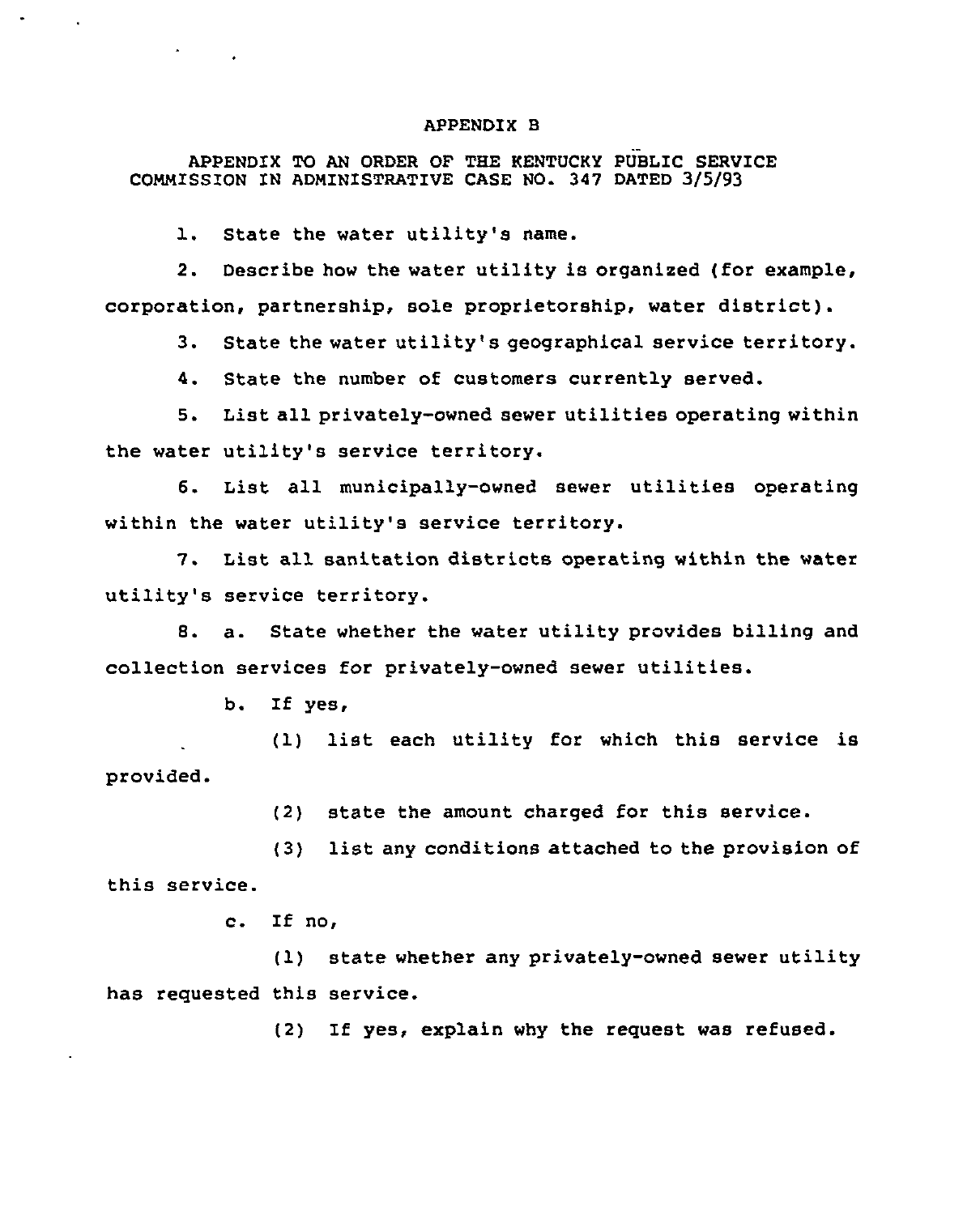9. a. State whether the water utility provides billing and collection services for municipal sewer utilities or sanitation districts.

b. If yes,

 $\bullet$ 

(1) list each municipal utility or sanitation district for which this service is provided.

(2) state the amount charged for this service.

(3) list any conditions attached to the provision of this service.

10. a. State whether any privately-owned sewer utility has requested that a customer's water service be discontinued for a delinquent sewer service bill.

b. If yes, state the water utility's response.

11. a. State whether, if the Commission permits <sup>a</sup> water utility to contract with sewer utilities to discontinue water service for delinquent sewer service bills, the water utility is willing to enter such agreement.

b. If yes, state the terms under which the water utility would enter such agreement.

12. State whether the Commission, in the absence of any agreement between a water utility and sewer utility, should order a water utility to discontinue water service for delinquent sewer service bills. Explain.

13. Discuss the extent of the Commission's legal authority, in the absence of an agreement between a water utility and a sewer utility, to order a water utility to discontinue water service for

 $-2-$